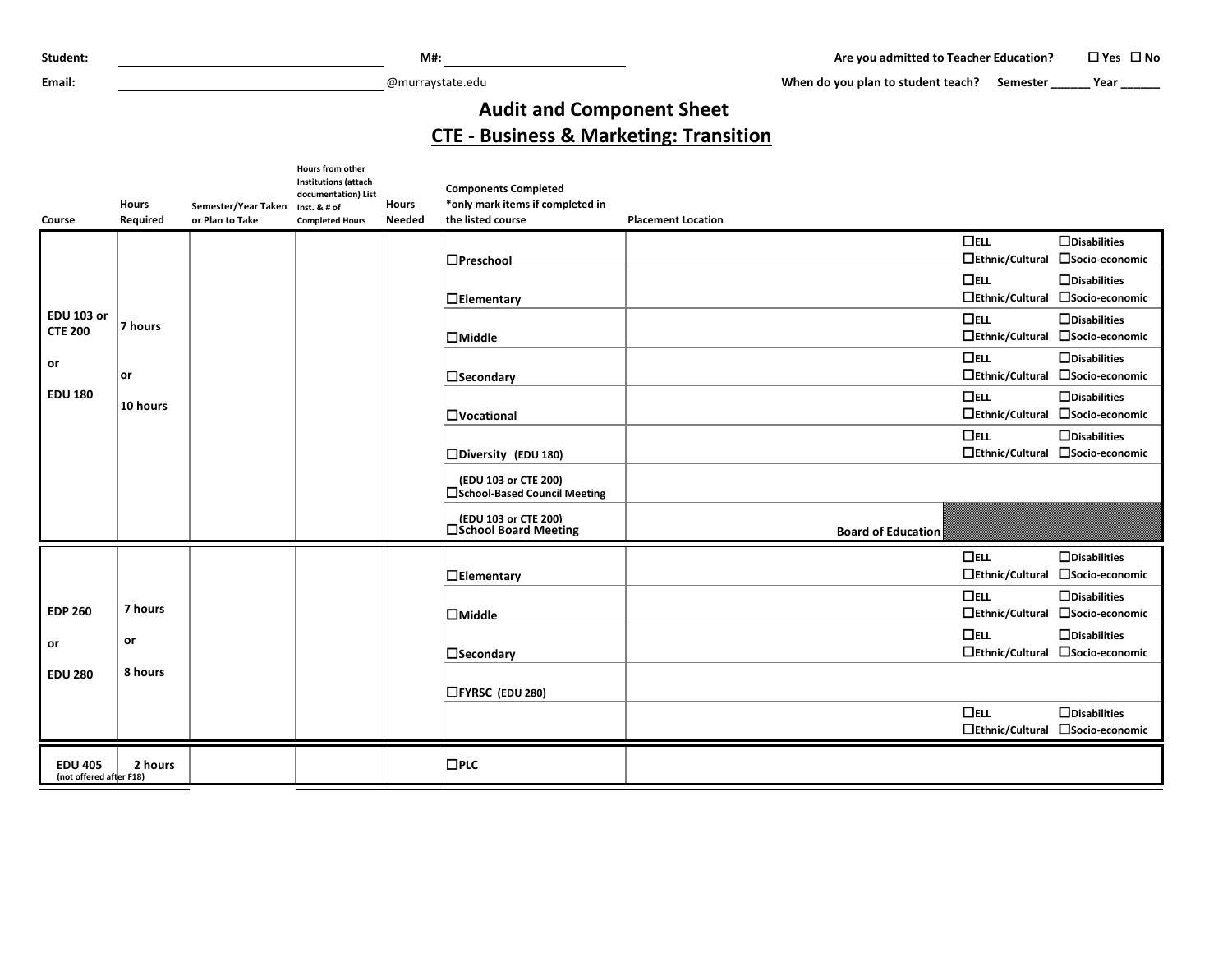| Course                                  | <b>Hours</b><br>Required | Semester/Year Taken Inst. & # of<br>or Plan to Take | <b>Hours from other</b><br>Institutions (attach<br>documentation) List<br><b>Completed Hours</b> | <b>Hours</b><br><b>Needed</b> | <b>Components Completed</b><br>*only mark items if completed in<br>the listed course | <b>Placement Location</b>            |                                                         |
|-----------------------------------------|--------------------------|-----------------------------------------------------|--------------------------------------------------------------------------------------------------|-------------------------------|--------------------------------------------------------------------------------------|--------------------------------------|---------------------------------------------------------|
|                                         |                          |                                                     |                                                                                                  |                               | □FRYSC (SED 300)                                                                     |                                      |                                                         |
|                                         |                          |                                                     |                                                                                                  |                               | □Diversity (SED 300)                                                                 | $\Box$ ELL                           | $\Box$ Disabilities<br>□Ethnic/Cultural □Socio-economic |
| <b>SED 300</b>                          | 7 hours                  |                                                     |                                                                                                  |                               | $\Box$ PLC (EDU 380)                                                                 |                                      |                                                         |
| or<br><b>EDU 380</b><br>(beginning F18) | or<br>10 hours           |                                                     |                                                                                                  |                               | $\Box$ Assist Teachers (EDU 380)                                                     | $\Box$ ELL<br>$\Box$ Ethnic/Cultural | $\Box$ Disabilities<br>□Socio-economic                  |
|                                         |                          |                                                     |                                                                                                  |                               | □Tutor RTI (EDU 380)                                                                 | $\Box$ ELL<br>$\Box$ Ethnic/Cultural | $\Box$ Disabilities<br>□Socio-economic                  |
|                                         |                          |                                                     |                                                                                                  |                               |                                                                                      | $\Box$ ELL                           | $\Box$ Disabilities<br>□Ethnic/Cultural □Socio-economic |
| <b>CTE 501</b><br>(prior to F18)        | 4 hours                  |                                                     |                                                                                                  |                               | <b>□Observe</b>                                                                      | $\Box$ ELL                           | $\Box$ Disabilities<br>□Ethnic/Cultural □Socio-economic |
| or                                      | or                       |                                                     |                                                                                                  |                               | (CTE 210)<br>□School-Based Council Meeting                                           | $\Box$ ELL<br>$\Box$ Ethnic/Cultural | $\Box$ Disabilities<br>□Socio-economic                  |
| <b>CTE 210</b><br>(beginning F18)       | 10 hours                 |                                                     |                                                                                                  |                               | (CTE 210)<br>□School Board Meeting                                                   | <b>Board of Education</b>            |                                                         |
| CTE 502 (prior<br>to F18)<br>or         | 4 hours<br>or            |                                                     |                                                                                                  |                               | $\square$ PLC*                                                                       |                                      |                                                         |
| <b>CTE 310</b><br>(beginning F18)       | 10 hours                 |                                                     | *PLC must be<br>completed in one of                                                              |                               | <b>□Assist Teachers</b>                                                              | $\Box$ ELL<br>$\Box$ Ethnic/Cultural | $\Box$ Disabilities<br>□Socio-economic                  |
| <b>CTE 503</b>                          |                          |                                                     | these courses.                                                                                   |                               | (CTE 503)<br>□School-Based Council Meeting                                           | $\Box$ ELL                           | $\Box$ Disabilities<br>□Ethnic/Cultural □Socio-economic |
| (prior to F18)<br>$\mathsf{or}\,$       | 6 hours<br>or            |                                                     |                                                                                                  |                               | (CTE 503)<br>□School Board Meeting                                                   | <b>Board of Education</b>            |                                                         |
| <b>CTE 410</b>                          | 10 hours                 |                                                     |                                                                                                  |                               | $\Box$ PLC* (CTE 410)                                                                |                                      |                                                         |
| (beginning F18)                         |                          |                                                     |                                                                                                  |                               | □Assist Teachers (CTE 410)                                                           | $\Box$ ELL<br>$\Box$ Ethnic/Cultural | $\Box$ Disabilities<br>□Socio-economic                  |
| <b>CTE 320</b><br>(beginning S19)       | 15 hours                 |                                                     |                                                                                                  |                               | □ Assist Teachers                                                                    | $\Box$ ELL                           | $\Box$ Disabilities<br>□Ethnic/Cultural □Socio-economic |
| <b>MID 270</b>                          | 8 hours                  |                                                     |                                                                                                  |                               |                                                                                      | $\Box$ ELL                           | $\Box$ Disabilities<br>□Ethnic/Cultural □Socio-economic |